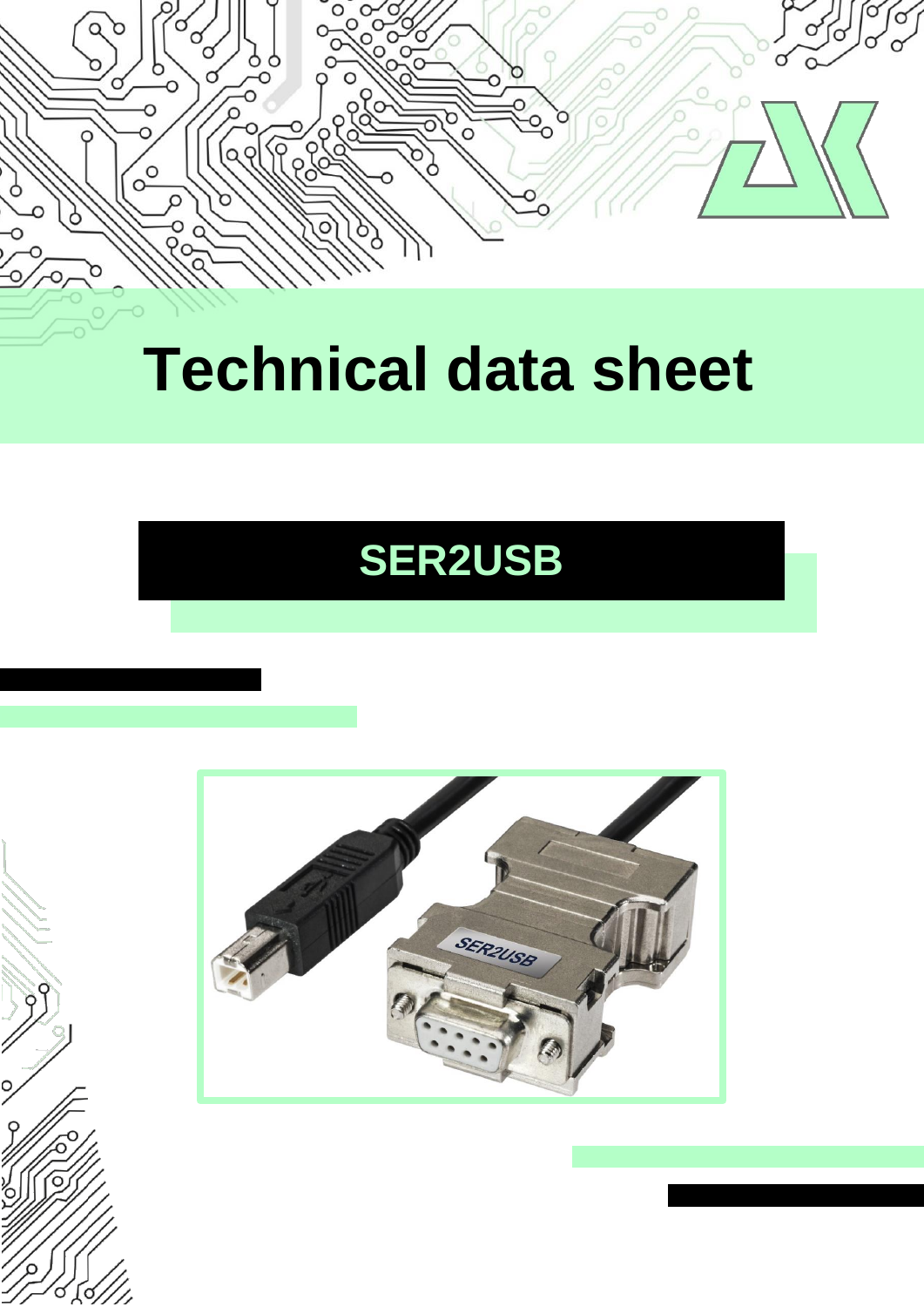## **SER2USB**

Adapter to connect printers and multifunction printers with an USB connection to the COM interface of PCs, measuring devices, laboratory and diagnostic devices, control panels, medical devices as well as all other products with a serial interface.

## **Supported Features Supported systems**

## Only printing.

Scanning, PC-Fax, and Software - Toolboxes are not supported

GDI - Printer (without own emulation) are not supported.

All systems. No drivers or software are required.

## **Technical Data**

## **Power supply**

| 5Volt / about 100 mA<br>Output:<br>Cable:<br>about 1.8m | Input: | 100-240V / 50/60Hz | <b>USB</b> | USB1.0 Low-Speed<br>USB1.1 Low/ Full-Speed<br>USB2.0 Low / Full-Speed |
|---------------------------------------------------------|--------|--------------------|------------|-----------------------------------------------------------------------|
|---------------------------------------------------------|--------|--------------------|------------|-----------------------------------------------------------------------|

## **Serial interface**

| opeea:<br><b>Protocol:</b>                              |  |
|---------------------------------------------------------|--|
| Parity:<br><b>Databits:</b><br><b>Stopbits</b><br>Jack: |  |

**Speed:** 2400 – 115200 Baud **Protocol:** None,RTS/CTS XON/XOFF **Parity:** None,Odd,Even **Databits:** 7,8 **Stopbits** 1,2 **Jack:** 9-pole SUB-D

## **USB interface**

| SB | USB1.0 Low-Speed        |  |  |
|----|-------------------------|--|--|
|    | USB1.1 Low/ Full-Speed  |  |  |
|    | USB2.0 Low / Full-Speed |  |  |

**Class:** Printer **Class:** HUB

**Plug:** USB - B **Cable:** about 1.8m

**Speed:** Low-Speed 1.5 MBit/sec Full-Speed 12 MBit/sec



AK-Nord GmbH, Werner-von-Siemens-Straße 14, 49584 Fürstenau, Tel: +49 (0) 5901/938901-0, Fax: +49 (0) 5901/ 93890-24 Technical changes reserved. All mentioned brand names are registered trademarks of the manufacturers. Internet : [www.ak-nord.de](file:///D:/Ak/Mini5/Bsft/TEXTE/XTMINI/www.ak-nord.de), E- MAIL : [vertrieb@ak-nord.de](file://///MITTE/C/Eigene%20Dateien/vertrieb@ak-nord.de)